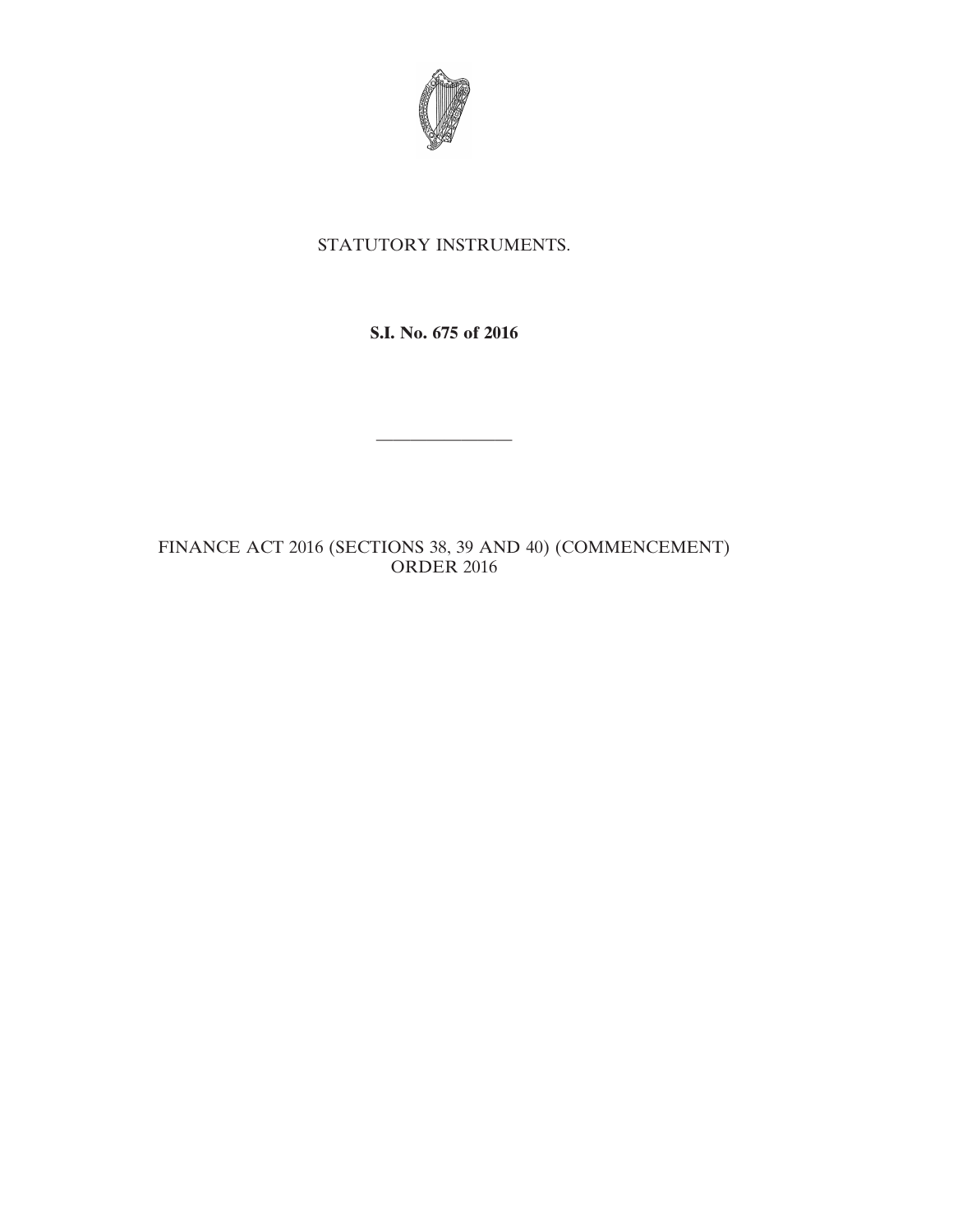## FINANCE ACT 2016 (SECTIONS 38, 39 AND 40) (COMMENCEMENT) ORDER 2016

I, MICHAEL NOONAN, Minister for Finance, in exercise of the powers conferred on me by sections 38(3), 39(2) and 40(2) of the Finance Act 2016 (No. 18 of 2016), hereby order as follows:

1. This Order may be cited as the Finance Act 2016 (Sections 38, 39 and 40) (Commencement) Order 2016.

2. The 1st day of January 2017 is appointed as the day on which—

- (*a*) section 38 (other than subsection  $(1)(e)(iii)$ ), and
- (*b*) sections 39 and 40,

of the Finance Act 2016 (No. 18 of 2016) shall come into operation.



GIVEN under my Official Seal, 30 December 2017.

> MICHAEL NOONAN, Minister for Finance.

*Notice of the making of this Statutory Instrument was published in "Iris Oifigiúil" of* 10*th January*, 2017.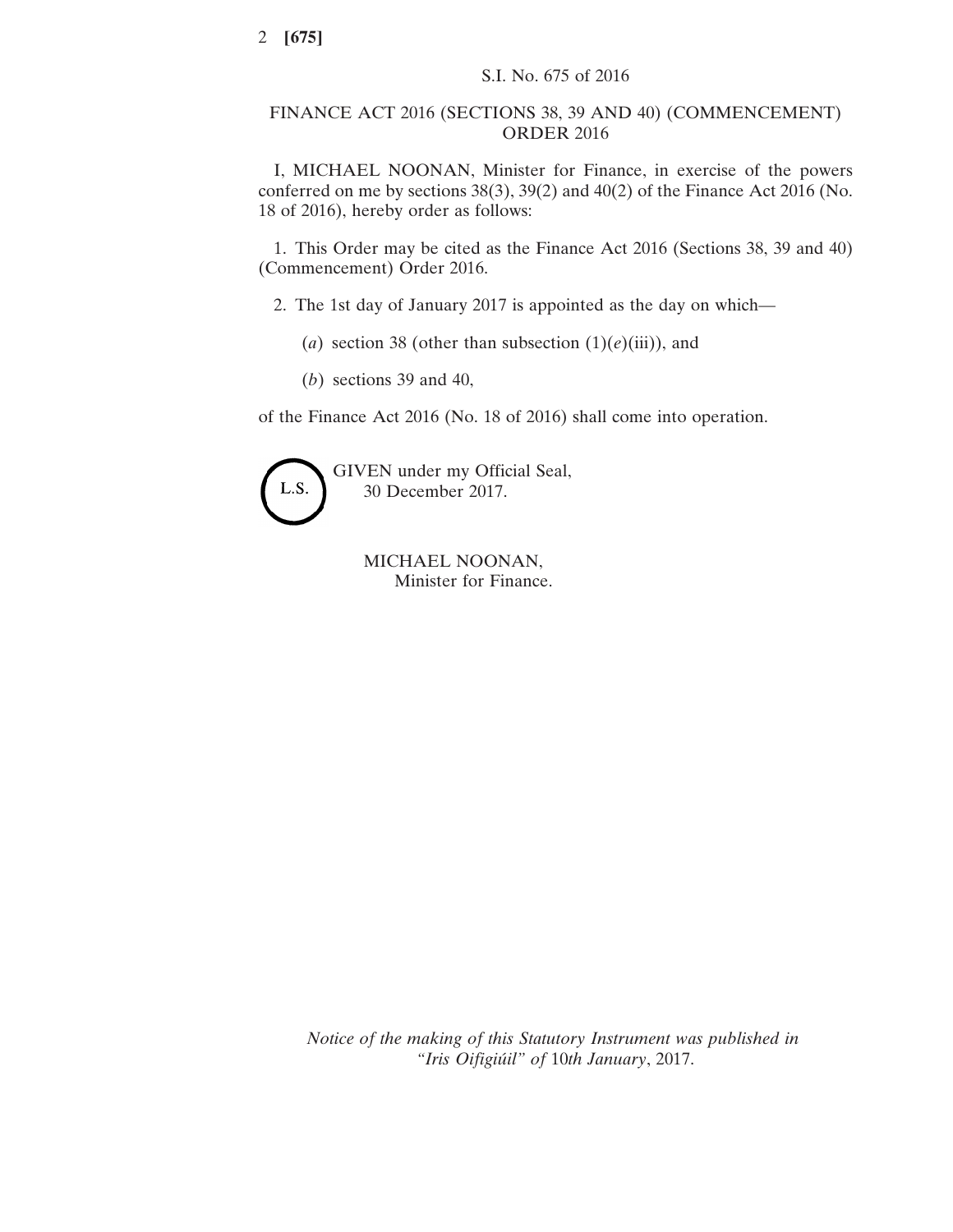**[675]** 3

## EXPLANATORY NOTE

*(This note is not part of the instrument and does not purport to be a legal interpretation).*

This Order provides for the commencement on 1 January 2017 of section 38 of the Finance Act 2016, with the exception of section  $38(1)(e)$ (iii) of that Act. Section 38 amends Chapter 1 of part 2 of the Finance Act 1999 to apply mineral oil tax, including its integral carbon charge, to natural gas and biogas when used as a vehicle fuel. The amendment provides for the rate of tax applicable, the assignment of liability for the tax and related provisions. It also specifies tax control rules to apply to the supply and dispensing of vehicle gas and related registration requirements. The amendment also introduces a relief from the carbon charge where vehicle gas has a biogas component and authorises the Revenue Commissioners to make regulations for requesting information from owners of vehicles that are fuelled by vehicle gas.

This Order also provides for the commencement on 1 January 2017 of section 39 and section 40 of the Finance Act 2016.

Section 39 amends Part 2 (section 97) of the Finance Act 2001 to exclude vehicle gas from the requirements in that Part that relate to warehousing and intra-EU member state movements of excisable products as defined in that law.

Section 40 amends natural gas carbon tax law to provide that vehicle gas will not be liable to that tax. This provision is included as vehicle gas will be liable for mineral oil tax.